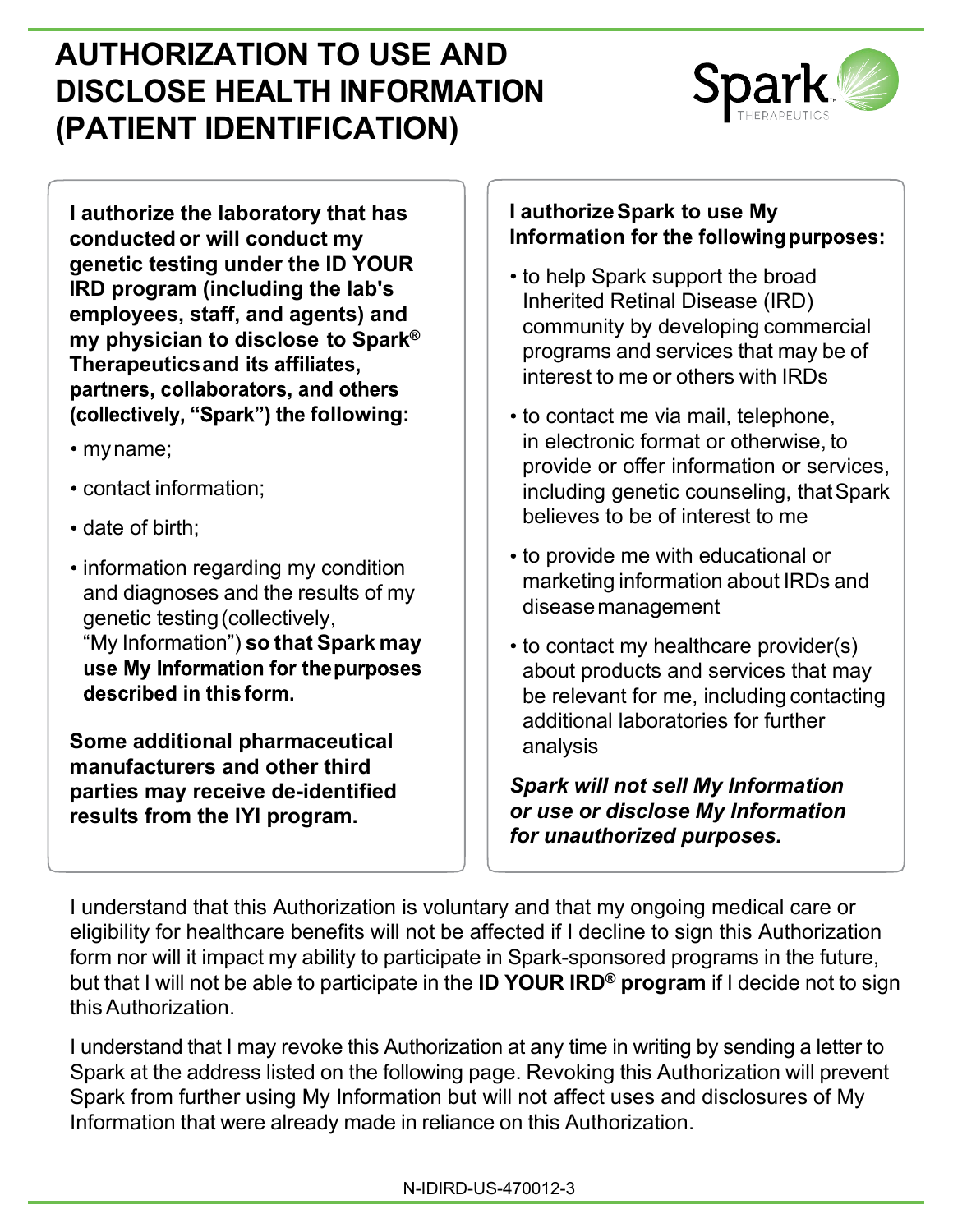## **AUTHORIZATION TO USE AND DISCLOSE HEALTH INFORMATION (PATIENT IDENTIFICATION)**



I understand that once My Information has been disclosed, federal privacy laws, including the Health Insurance Portability and Accountability Act, may no longer apply or protect the information from further disclosure. Unless I expressly revoke this Authorization, it shall remain in effect for as long as I participate in the ID YOUR IRD® program, unless a sooner expiration date is required by state law. I may obtain a copy of this Authorization to keep for my records.

| <b>Relationship to patient</b><br>(if patient/legal guardian)                                                                             |
|-------------------------------------------------------------------------------------------------------------------------------------------|
| Submit this completed Patient Authorization Form with the sample or<br>via fax to 415-276-4164 or email to partnershipsupport@invitae.com |
| To revoke this Authorization or to change your contact                                                                                    |

Spark Therapeutics 3737 Market Street **Suite 1300** Philadelphia, PA 19104 Attn: Patient Services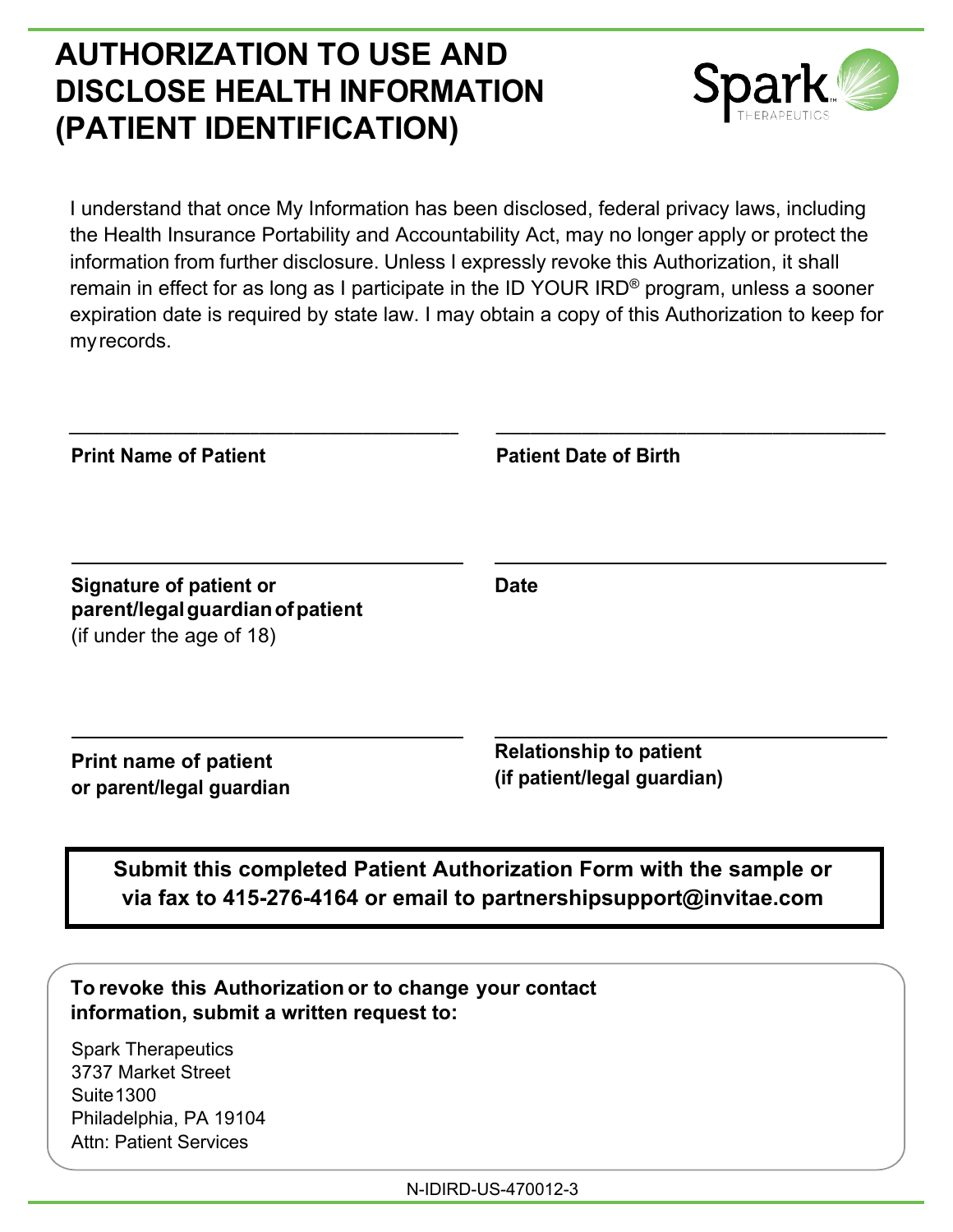# **TERMS AND CONDITIONS**



## **THE ID YOUR IRD® PROGRAM TERMS AND CONDITIONS**

The ID YOUR IRD program is a genetic testing program ("the Program") that tests for mutations in over 325 genes suspected to be associated with inherited retinal diseases. The testing is supported by Spark<sup>®</sup> Therapeutics, Inc. Your participation in the Program and use of Spark Therapeutics content and services is subject to the terms of the agreement between you and Spark Therapeutics set forth in these Program Terms and Conditions, which incorporate by reference the Spark Therapeutics general Terms of Use (sparktx.com/terms-of-use) and Privacy Policy (sparktx.com/ privacy-policy). You may accept these Program Terms and Conditions by (1) clicking to accept or agree, where this option is made available to you, or (2) by signing this form at your physician's office when you agree to participate in genetic testing and share your genetic test results with Spark Therapeutics. You may not participate in the Program if you do not accept these Program Terms and Conditions.

To be eligible to participate in the Program, you must (1) be a US resident at the time you are tested and receive your test results; (2) suspected of having an Inherited retinal disease (IRD); (3) have the approval of your healthcare professional to have the genetic test; and (4) authorize in writing (via the Patient Authorization) that your healthcare professional and the genetic testing laboratory selected by Spark Therapeutics may test the genetic sample you provide and share your name, contact information and information regarding your condition, diagnoses, and results of your genetic testing (collectively, "Your Information") with Spark Therapeutics. If you are under the age of 18, you must have the approval of your legal guardian to participate in the Program.

The genetic test provided under the Program requires you to provide a saliva or blood sample to your healthcare professional. Your sample will be analyzed by a genetic testing company selected by Spark Therapeutics, and the results will be provided to your healthcare professional and to Spark Therapeutics. The genetic testing company or companies that perform the test are independent from Spark Therapeutics and Spark Therapeutics has no control over or influence over how the test is conducted. Spark Therapeutics makes no warranty that the Program will meet your requirements, that it will be secure or error-free, that the results will be accurate or reliable, or that the quality of any of the services or information will meet your expectations. You understand and agree that by participating in the Program, Spark Therapeutics will process, use and disclose Your Information only as permitted by your written authorization (the Patient Authorization) and the Spark Therapeutics Privacy Policy.

Testing results performed in connection with the Program are not intended to be comprehensive. The Program tests only for gene mutations related to IRD. The results of the genetic test provided to your healthcare provider by the testing company may be: (1) positive (if the gene associated with the IRD has been identified by the test); (2) negative (if no genetic cause of the IRD has been identified by the test); or (3) uncertain (if the test identified a genetic mutation, but it is unknown whether the identified mutation causes an IRD). YOU SHOULD CONSULT WITH YOUR OWN HEALTHCARE PROFESSIONALS ABOUT YOUR DIAGNOSES, GENETIC TESTING, AND GENETIC TESTING RESULTS. SPARK THERAPEUTICS DOES NOT PROVIDE MEDICAL ADVICE,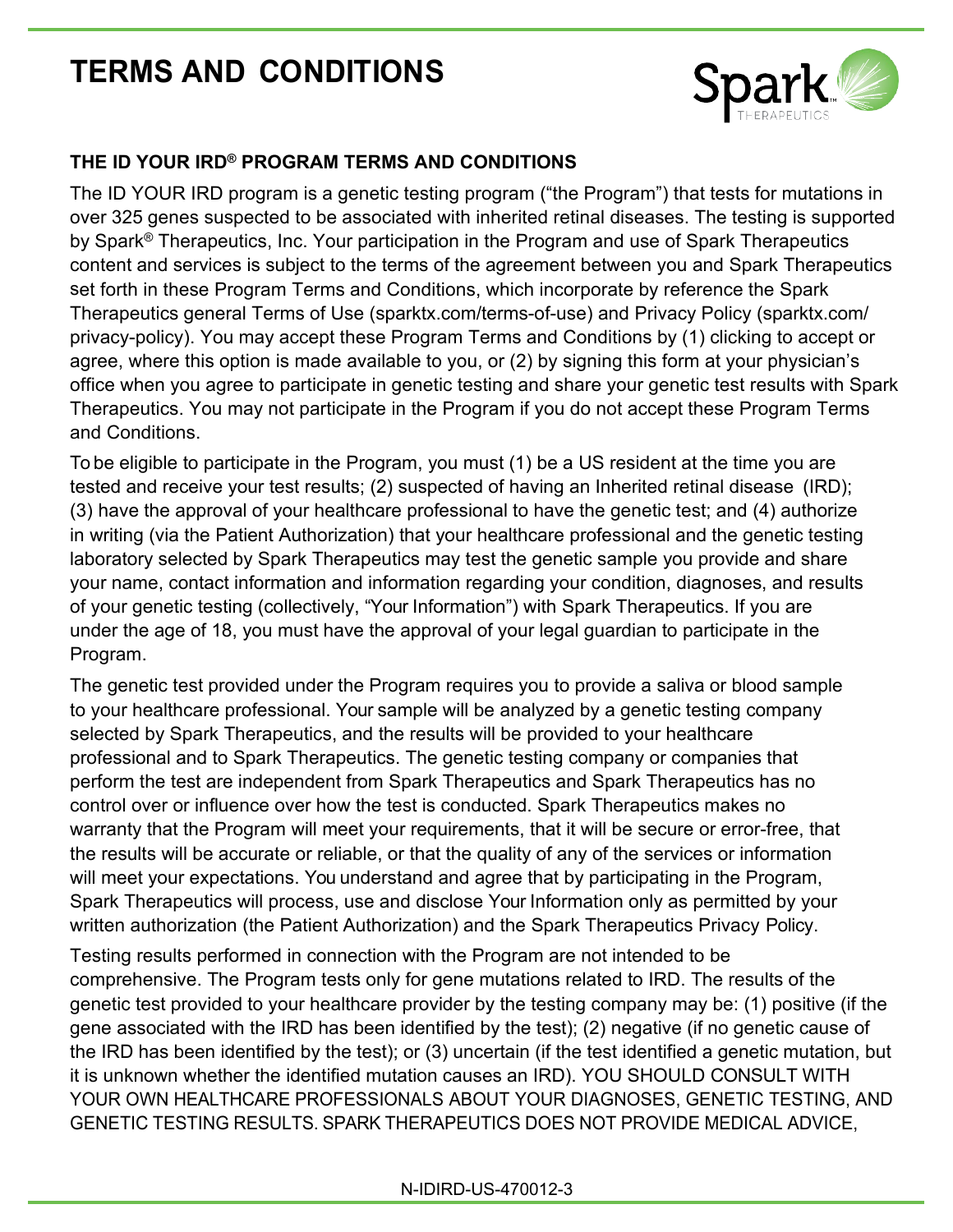# **TERMS AND CONDITIONS**



## AND THERESULTSOFTHEPROGRAM ARE NOTINTENDED TOBEUSED BYYOU FOR ANY DIAGNOSTIC PURPOSE OR AS A SUBSTITUTE FOR PROFESSIONAL MEDICAL ADVICE.

Spark<sup>®</sup> Therapeutics does not endorse, warranty, or guarantee the effectiveness of any specific course of action, resources, tests, physicians or other healthcare professionals, drugs, biologics, medical devices, products, procedures, opinions, or other information that may be offered to you or become available to you through the Program. Reliance on any information provided by Spark Therapeutics is solely at your own risk.

Through the Program, you will be offered an optional opportunity to discuss your genetic test results by telephone with a genetic counselor. If you choose this option, any advice provided by the counselor is independent of Spark.

If you choose to participate in the Program, you will not be responsible for the costs of the genetic test itself or the genetic counseling described in the previous paragraph. PLEASE BE AWARE, HOWEVER, THAT YOU WILL BE RESPONSIBLE FOR ANY OTHER COSTS THAT MAY BE INCURRED ASA RESULTOFPARTICIPATINGIN THEPROGRAM, INCLUDINGBUT NOT LIMITED TO THE COSTS OF VISITS OR CONSULTATIONS WITH YOUR HEALTHCARE PROFESSIONAL IN CONNECTION WITH THE GENETIC TEST OR THE TESTING RESULTS.

BY PARTICIPATING IN THE PROGRAM, YOU UNDERSTAND AND AGREE THAT YOU ACQUIRE NO RIGHT OR INTERESTS IN ANY INVESTIGATIONAL OR COMMERCIAL PRODUCTS THAT MAY BE DEVELOPED BY SPARK THERAPEUTICS AND/OR ITS COLLABORATING PARTNERS. No purchase is necessary to participate in the ID YOUR IRD program.

**DISCLAIMER OF WARRANTIES.** You expressly acknowledge and agree that your participation in the Program is at your sole risk, and the Program is provided on an "as is" and "as available" basis. Spark Therapeutics expressly disclaims all warranties of any kind, whether express or implied, including but not limited to the implied warranties of merchantability, fitness for a particular purpose, and non-infringement.

**LIMITATION OF LIABILITY.** Spark Therapeutics does not control or endorse any actions resulting from your participation in the Program, and therefore, SPARK THERAPEUTICS SPECIFICALLY DISCLAIMS ANY LIABILITY WITH REGARD TO ANY ACTIONS RESULTING FROM YOUR PARTICIPATION IN THE SERVICES, TO THE EXTENT PERMITTED BY APPLICABLE LAW. YOU EXPRESSLY ACKNOWLEDGE AND AGREE THAT SPARK THERAPEUTICS SHALL NOT BE LIABLE FOR ANY DIRECT, INDIRECT, INCIDENTAL, SPECIAL, CONSEQUENTIAL, OR EXEMPLARY DAMAGES ARISING OUT OF OR RELATED TO YOUR PARTICIPATION IN THE SERVICES.

These Program Terms and Conditions, which incorporate by reference the Spark Therapeutics general Terms of Use and Privacy Policy, as well as the Patient Authorization, constitute the entire agreement between you and Spark Therapeutics and govern your participation in the Program.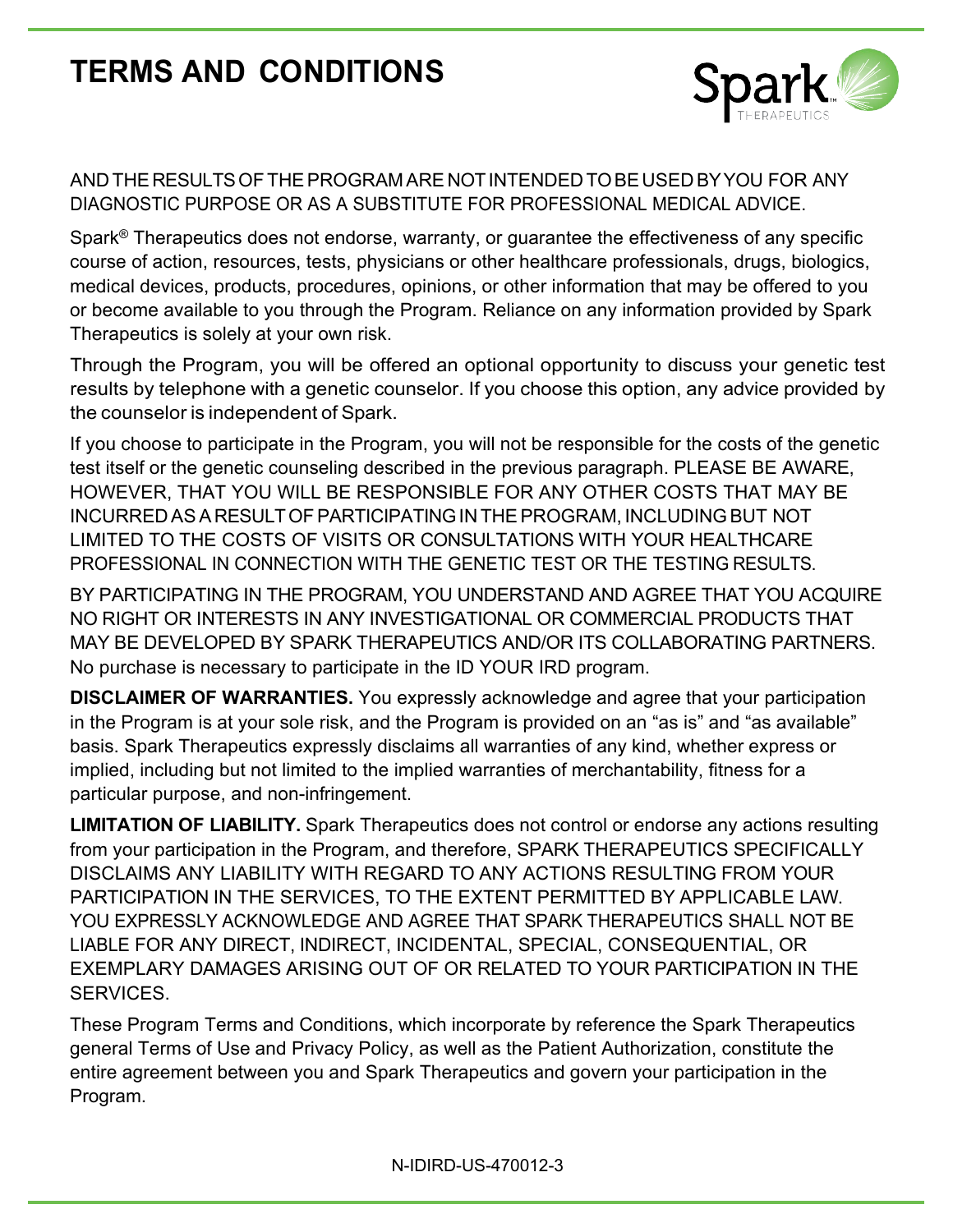



This requisition form can be used to submit a specimen for the **ID YOUR IRD®** program, a sponsored testing program brought to you by **Spark Therapeutics** and Invitae Corporation. Please confirm that the patient meets the eligibility requirements for the program, including provision of an executed Patient Authorization Form. Submit the sample according to the kit instructions with the below **Test Requisition Form** and the completed and signed **Patient Authorization Form** that is included in the kit.

**INSTRUCTIONS: Review the ordering options and then complete all sections of this form. Your ordering option will be indicated in the test selection section.**

### **ORDERING OPTIONS**

#### **1. ID YOUR IRD® PROGRAM**

For individuals that meet the eligibility criteria below and wish to receive the program specific genetic testing panels.

*REQUIRED: You must select the appropriate eligibility criteria for this patient below.*

| This program is available to patients suspected of having an inherited retinal disease* AND who have experienced one or more of the following<br>(select all that apply, patients must have at least one to qualify):<br>Note: This program does not test for genes associated with age-related macular degeneration.<br>$\bigcap$ Deterioration of color vision<br>∩ Nyctalopia<br>$\bigcap$ Peripheral field loss<br>$\bigcap$ Photophobia |  |
|----------------------------------------------------------------------------------------------------------------------------------------------------------------------------------------------------------------------------------------------------------------------------------------------------------------------------------------------------------------------------------------------------------------------------------------------|--|
|                                                                                                                                                                                                                                                                                                                                                                                                                                              |  |
| $\bigcirc$ Central vision loss<br>$\bigcirc$ Any of the above with syndromic findings                                                                                                                                                                                                                                                                                                                                                        |  |

#### **2. GENE-SPECIFIC FAMILY FOLLOW-UP TESTING**

For relatives of program participants who received a Pathogenic/Likely Pathogenic result or approved VUS who want to receive gene specific family follow-up testing at no additional charge. Relatives do not need to meet the eligibility criteria listed above. Learn more at **www.invitae.com/family**.

\*e.g. retinitis pigmentosa, Leber congenital amaurosis, Stargardt disease, etc.

|                                                                                                                                                                                                                | <b>PATIENT INFORMATION</b>    |                                                                                                                                            |                                                                     | <b>CLINICIAN INFORMATION</b> |                                                                                                              |
|----------------------------------------------------------------------------------------------------------------------------------------------------------------------------------------------------------------|-------------------------------|--------------------------------------------------------------------------------------------------------------------------------------------|---------------------------------------------------------------------|------------------------------|--------------------------------------------------------------------------------------------------------------|
| First name                                                                                                                                                                                                     | MI<br>Last name               |                                                                                                                                            | Organization name                                                   |                              |                                                                                                              |
| Date of birth (MM/DD/YYYY)                                                                                                                                                                                     | <b>Biological sex</b><br>OMOF | MRN (medical record number)                                                                                                                | Phone                                                               |                              | Fax                                                                                                          |
| Ancestry                                                                                                                                                                                                       |                               | ○ Asian ○ Black/African American ○ White/Caucasian ○ Ashkenazi Jewish<br>○ Hispanic ○ Native American ○ Pacific Islander ○ French Canadian | Address                                                             |                              | City                                                                                                         |
|                                                                                                                                                                                                                |                               |                                                                                                                                            | State/Prov                                                          | ZIP/Postal code              | Country                                                                                                      |
| Phone                                                                                                                                                                                                          |                               | Email address (report access after clinician releases)                                                                                     | Primary clinical contact name (if different from ordering provider) |                              | <b>NPI</b>                                                                                                   |
| <b>Address</b>                                                                                                                                                                                                 |                               | City                                                                                                                                       | Primary clinical contact email address (for report access)          |                              |                                                                                                              |
| State/Prov                                                                                                                                                                                                     | ZIP/Postal code               | Country                                                                                                                                    |                                                                     |                              | Ordering provider (select one ordering provider by marking the checkbox before the name)                     |
| via fax to 415-276-4164 or email partnershipsupport@invitae.com<br><b>Kit type:</b> $\bigcirc$ Buccal swab kit $\bigcirc$ Saliva kit<br><b>Ship to:</b> $\bigcirc$ Address above $\bigcirc$ Alternate address: |                               | Ship a kit to this patient (optional) by by submitting this form and Patient Authorization Form                                            | Name<br>O<br>O<br>0                                                 | <b>NPI</b>                   | Email address (for report access)<br><u> 2000 - Andrea Andrew Maria (h. 1976).</u>                           |
|                                                                                                                                                                                                                | <b>SPECIMEN INFORMATION</b>   |                                                                                                                                            |                                                                     |                              |                                                                                                              |
| Specimen type: Blood (3-mL purple EDTA) -OR- Buccal Swabs (OCD-100, 2 devices)                                                                                                                                 |                               |                                                                                                                                            | O                                                                   |                              |                                                                                                              |
| We are unable to accept blood/buccal/saliva from patients with:                                                                                                                                                |                               | • Allogeneic bone marrow transplants • Blood transfusion < 2 weeks prior to specimen collection                                            | O                                                                   |                              |                                                                                                              |
| Specimen collection date (MM/DD/YYYY):<br>If not provided, the day before specimen receipt will be used                                                                                                        |                               |                                                                                                                                            |                                                                     |                              | Additional clinical or laboratory contacts (optional, to share access to order online)                       |
| Special cases: ( History of/current hematologic malignancy in patient                                                                                                                                          |                               |                                                                                                                                            |                                                                     |                              | $\bigcirc$ Share this order with the primary clinical contact's default clinical team, manage at invitae.com |
|                                                                                                                                                                                                                |                               |                                                                                                                                            | Name                                                                |                              | Email address (for report access)                                                                            |
| <b>INVITAE PARTNER CODE</b>                                                                                                                                                                                    | <b>SPARK</b>                  |                                                                                                                                            | Name                                                                |                              | Email address (for report access)                                                                            |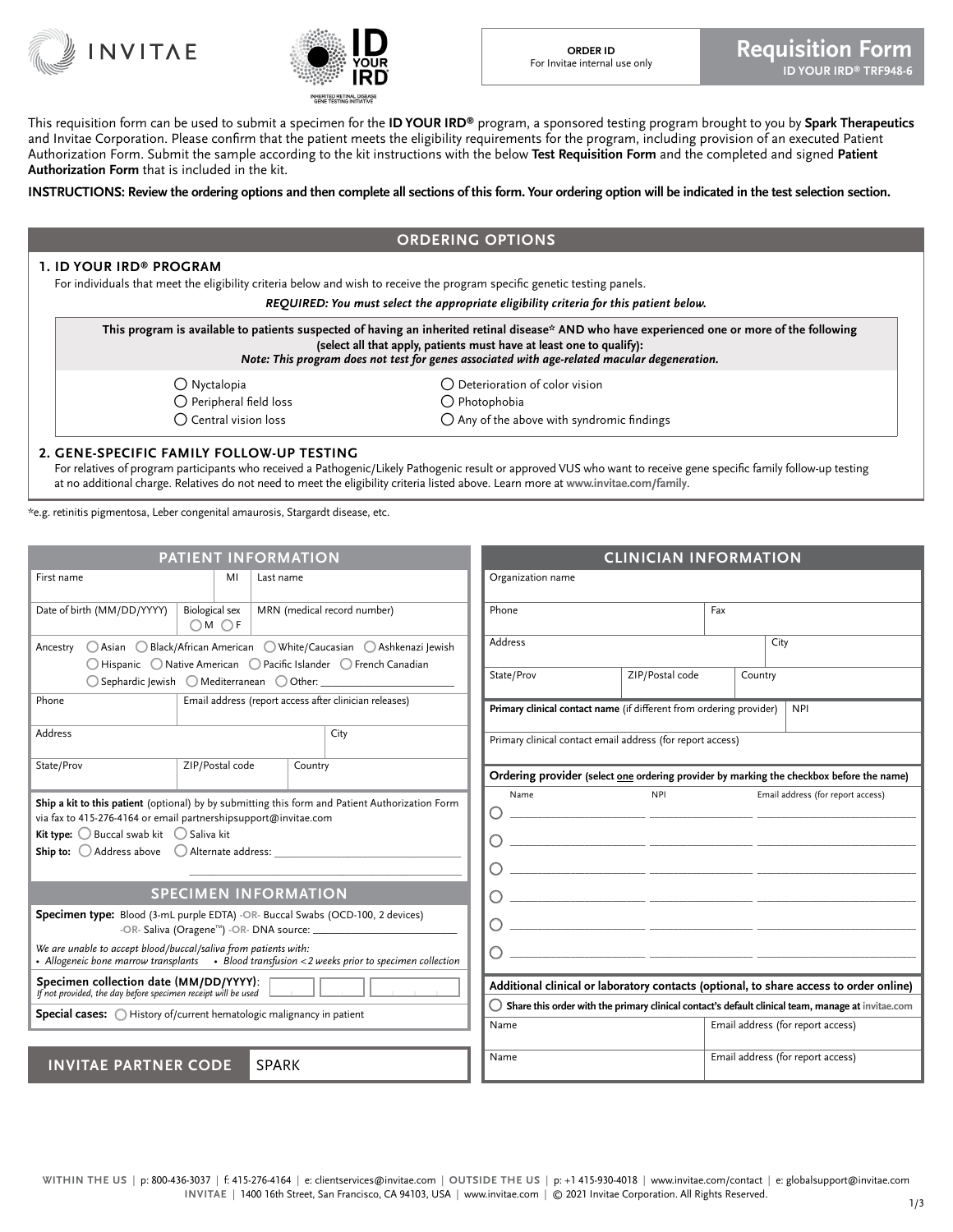



### **CLINICAL HISTORY**

| <b>FAMILY HISTORY</b>                                                       |                         |                     |            |           |                     |                                                                                                                                                                                                                   |                         |                     |            |           |                     |
|-----------------------------------------------------------------------------|-------------------------|---------------------|------------|-----------|---------------------|-------------------------------------------------------------------------------------------------------------------------------------------------------------------------------------------------------------------|-------------------------|---------------------|------------|-----------|---------------------|
| Is there a family history of disease for which the patient is being tested? |                         |                     |            |           |                     | $\bigcirc$ Yes $\bigcirc$ No If yes, describe below and attach pedigree and/or clinical notes.                                                                                                                    |                         |                     |            |           |                     |
| Relative's relationship<br>to this patient                                  | Maternal<br>or paternal | Diagnosed condition |            |           | Age at<br>diagnosis | Relative's relationship<br>to this patient                                                                                                                                                                        | Maternal<br>or paternal | Diagnosed condition |            |           | Age at<br>diagnosis |
|                                                                             |                         |                     |            |           |                     |                                                                                                                                                                                                                   |                         |                     |            |           |                     |
|                                                                             |                         |                     |            |           |                     |                                                                                                                                                                                                                   |                         |                     |            |           |                     |
| PERSONAL HISTORY                                                            |                         |                     |            |           |                     |                                                                                                                                                                                                                   |                         |                     |            |           |                     |
| Provide details in the required clinical history questions (if applicable). |                         |                     |            |           |                     | T Symptomatic means this patient has features or signs known or suspected to be related to the genetic<br>testing being ordered and could include findings on physical examination, laboratory tests, or imaging. |                         |                     |            |           |                     |
| <b>CLINICAL HISTORY</b>                                                     |                         |                     |            |           |                     |                                                                                                                                                                                                                   |                         |                     |            |           |                     |
| Age of onset: _______                                                       |                         |                     |            |           |                     | <b>Extraocular features</b>                                                                                                                                                                                       |                         |                     | <b>YES</b> | <b>NO</b> | <b>UNKNOWN</b>      |
| Clinical diagnosis, if known:                                               |                         |                     |            |           |                     | Developmental delay                                                                                                                                                                                               |                         |                     | O          | $\circ$   | O                   |
|                                                                             |                         |                     |            |           |                     | Intellectual disability                                                                                                                                                                                           |                         |                     | ∩          | $\circ$   | ◯                   |
|                                                                             |                         |                     |            |           |                     | Sensorineural hearing loss                                                                                                                                                                                        |                         |                     | Ο          | O         | O                   |
|                                                                             |                         |                     |            |           |                     | Skeletal abnormalities                                                                                                                                                                                            |                         |                     | Ω          | O         | O                   |
|                                                                             |                         |                     |            |           |                     | Renal disease                                                                                                                                                                                                     |                         |                     | Ω          | О         | О                   |
| <b>Ocular features</b>                                                      |                         |                     | <b>YES</b> | <b>NO</b> | <b>UNKNOWN</b>      | Genital abnormalities                                                                                                                                                                                             |                         |                     | Ω          | O         | O                   |
| Bone spicules/pigment clumping                                              |                         |                     | O          | O         | O                   | Ataxia                                                                                                                                                                                                            |                         |                     | O          | О         | O                   |
| Optic nerve atrophy/optic disc pallor                                       |                         |                     | O          | $\circ$   | $\circ$             | Organ laterality defect (e.g., situs inversus)                                                                                                                                                                    |                         |                     | O          | $\circ$   | ∩                   |
|                                                                             |                         |                     | Ο          | $\circ$   | $\circ$             | Molar tooth sign/vermian hypoplasia                                                                                                                                                                               |                         |                     | ∩          | O         | ∩                   |
| Abnormal fundus appearance                                                  |                         |                     |            |           |                     | Other extraocular features:                                                                                                                                                                                       |                         |                     |            |           |                     |
| Abnormal ERG results                                                        |                         |                     | Ω          | O         | $\circ$             |                                                                                                                                                                                                                   |                         |                     |            |           |                     |
| Is disease progressive in this individual?                                  |                         |                     | О          | O         | $\circ$             |                                                                                                                                                                                                                   |                         |                     |            |           |                     |
| Other ocular features and/or detailed test results (e.g., ERG):             |                         |                     |            |           |                     |                                                                                                                                                                                                                   |                         |                     |            |           |                     |
|                                                                             |                         |                     |            |           |                     |                                                                                                                                                                                                                   |                         |                     |            |           |                     |
|                                                                             |                         |                     |            |           |                     |                                                                                                                                                                                                                   |                         |                     |            |           |                     |
|                                                                             |                         |                     |            |           |                     |                                                                                                                                                                                                                   |                         |                     |            |           |                     |

*Y = test performed and/or medical history taken AND material finding reported; N = test performed and/or medical history taken AND no material finding; Unknown = not in medical record and/or test not performed*

### **OPTIONAL - REQUESTED VARIANTS FOR THIS PATIENT'S REPORT, IF KNOWN**

|                                                                                                                                        | To have the presence or absence of specific variants commented on in this patient's report, provide the details below. For gene-specific family follow-up see Note under Test Selection. |                                                     |
|----------------------------------------------------------------------------------------------------------------------------------------|------------------------------------------------------------------------------------------------------------------------------------------------------------------------------------------|-----------------------------------------------------|
| Was the proband (individual with variant) tested at Invitae? $\bigcirc$ Yes, Invitae Order ID: RO#                                     |                                                                                                                                                                                          | $\bigcap$ No: Attach copy of lab results (required) |
| Variant(s) (e.g. GENE c.2200A>T (p.Thr734Ser) NM_00012345) If left blank, all variants identified in the proband will be commented on. |                                                                                                                                                                                          | This patient's relationship to proband:             |
|                                                                                                                                        |                                                                                                                                                                                          | OParent OSibling OGrandchild                        |
|                                                                                                                                        |                                                                                                                                                                                          | ○Child ○Self ○Other:                                |